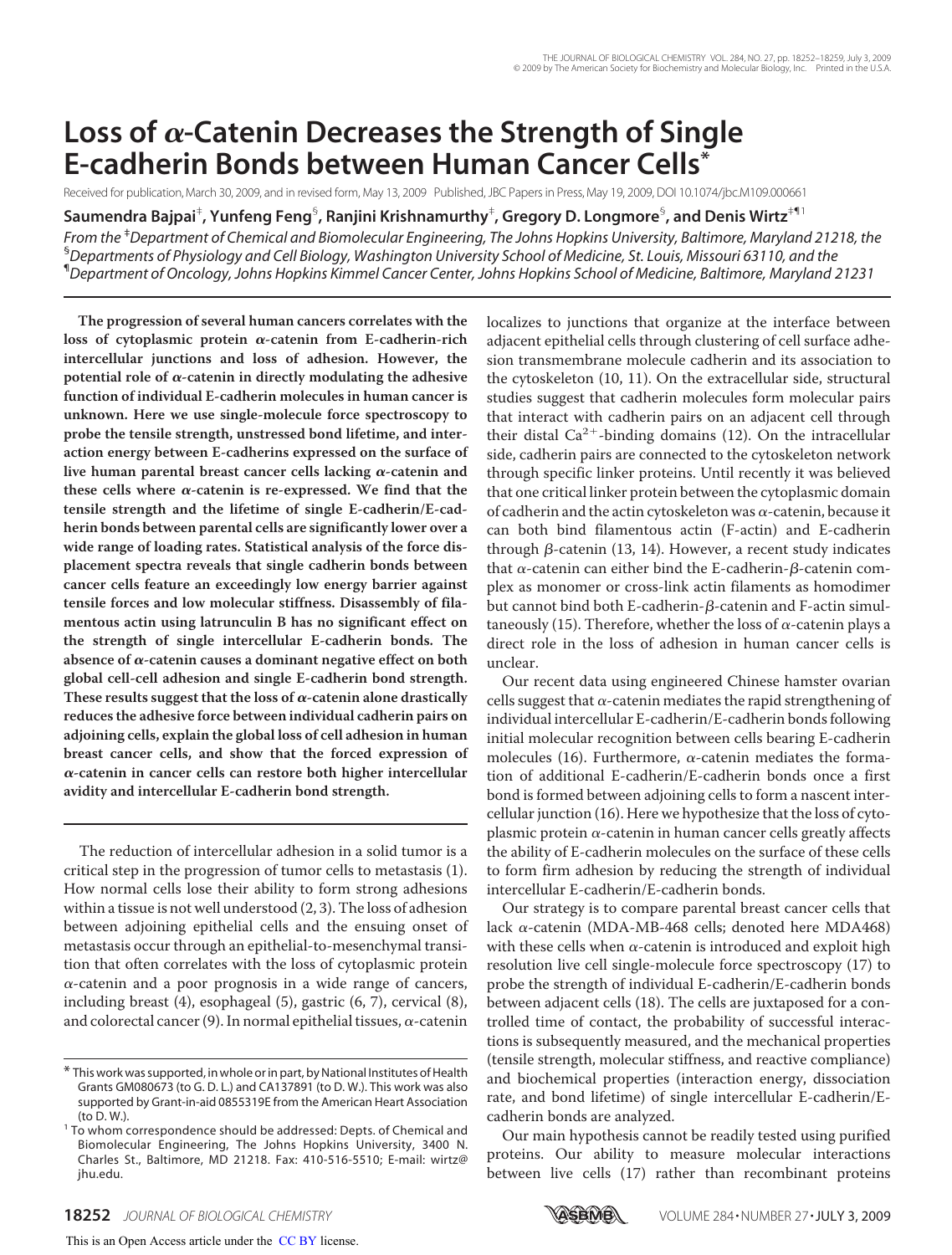ensures that the proper orientation of cadherin on the cell surfaces and its post-translational modifications are physiological. Moreover, using living cells ensures that the cytoplasmic domain of transmembrane receptors (here human E-cadherin) can interact with cytoplasmic proteins (in particular  $\beta$ -catenin and  $\alpha$ -catenin), thereby allowing cell signaling pathways that can influence cell adhesion to function normally.

#### **EXPERIMENTAL PROCEDURES**

Cell Culture and Western Blot Analysis—MDA-MB-468 is a human breast carcinoma cell line derived from a 51-year-old black female (19). MDA468 cells show no measurable expression of  $\alpha$ -catenin (see Fig. 1). MDA468 cells where  $\alpha$ -catenin was stably transfected are those described in Ref. 20. Parental MDA468 and MDA468 cells engineered to stably express  $\alpha$ -catenin were cultured in Dulbecco's modified Eagle's medium (Invitrogen), supplemented with 10% bovine calf serum (ATCC, Manassas, VA) and 1% penicillin/streptomycin. These cells were cultured in DMEM-10 (Dulbecco's modified Eagle's medium supplemented with 10% fetal bovine serum and penicillin/streptomycin). A 70% confluent T-25 flask, incubated at 37 °C and 5% CO<sub>2</sub>, was harvested for loading cells on molecular force probe cantilevers, as well as plated on a bottom culture dish. The cells were washed in Hanks' balanced salt solution (Invitrogen) and incubated with 1 ml of trypsin-EDTA (Invitrogen) for 5 min, resuspended in 5 ml of cell culture medium. The cells were then plated for normal passing into a new T-25 flask, mixing 1 ml of resuspended cells in 4 ml of fresh culture medium. Prior to molecular force probe measurements, the cells were passed into a 50-mm Corning dish and incubated overnight. For all procedures that had to be conducted outside of the incubator, the culture medium was supplemented with 2% HEPES (Invitrogen) to control pH.

For the preparation of cell lysates, subconfluent cultures of the cells in p100 cell culture dishes were washed twice with ice-cold  $1\times$  phosphate-buffered saline, 300  $\mu$ l of ice-cold lysis buffer (50 mm Tris-HCl, pH 7.6, 150 mm NaCl, 1 mm EDTA, 5 mM NaF, 1 mM sodium orthovanadate, 0.5% Nonidet P-40, 0.25% sodium deoxycholate, 1 mm dithiothreitol, and protease mixture freshly added) were added to the plates and collected with cell lifter, vortexed in Eppendoff tubes, and maintained on ice for 10 min with vortex every 2 min to obtain the cell lysates. Protein concentrations were determined using a protein assay reagent (Cytoskeleton Inc., Denver, CO). For Western blot analysis, 20  $\mu$ g of cell lysate were mixed equal volume of 2 $\times$ SDS protein loading buffer, boiled, and loaded to each lane. After electrophoresis, the proteins were transferred to polyvinylidene difluoride membrane, and each panel was immunoblotted with antibodies as described in the figure.

Surface Expression of E-cadherin—Standard flow cytometry was used to quantify possible changes in cell surface expression of E-cadherin (see Fig. 2c). Briefly, single cells were suspended in staining buffer (phosphate-buffered saline, 2% fetal calf serum) and incubated with primary HECD1 anti-human E-cadherin monoclonal antibody (Zymed Lab, San Francisco, CA) for 30 min on ice. The cells were washed twice in staining buffer and incubated with goat anti-mouse Alexa Fluor secondary antibody for 30 min in the dark and washed thoroughly. The stained cells were immediately used for measurements of cell surface expression using flow cytometry. IgG1 type anti-mouse antibody was used as isotype control (Sigma).

Immunofluorescence microscopy confirmed these results (Fig. 2b). For immunofluorescence microscopy studies, the cells were plated on glass-bottomed dishes and fixed according to the standard protocol. Mouse anti-human  $\alpha$ -catenin monoclonal antibody (Novus Biologicals, Littleton, CO) was used for staining the fixed samples for  $\alpha$ -catenin.

Preparation of AFM<sup>2</sup> Cantilevers-The softest available AFM cantilevers, with nominal force constant around 10 pN/nm, were used (model MLCT-AUHW; Veeco Instruments, Plainview, NY). Cantilevers were cleaned thoroughly with 70% EtOH, 10% HCl solution, ultrapure water, and 95% EtOH for 1 min each, followed by 5 min washing with acetone. The cleaned cantilever was immediately used for loading cells or incubated at room temperature in phosphate-buffered saline for later use.

Loading Live Cells on AFM Cantilever Tips—A flame-blown borosilicate microneedle (Sutter Instruments, Novato, CA) was used to deposit four or five cells on the tip of the AFM cantilever. The procedure was carried out using a temperature-controlled TE-2000 Nikon microscope, using a  $10\times$  Plan Fluor objective (N.A. 0.3) and an Eppendorf Transjector 5246 (Brinkmann Instruments, Riverview, FL). pH in the medium was maintained using 2% HEPES. Cells deposited on the cantilevers were allowed to spread overnight.

Single-molecule Force Spectroscopy—Single-molecule force spectroscopic measurements were made using a piconewton sensitive molecular force probe (MFP-1D; Asylum Research, Santa Barbara, CA). The cantilever carrying cells was brought in contact for 1 ms with a bottom layer of cells (plated on a 50-mm dish) and retracted. Prior to single-molecule force spectroscopic measurements, the 50-mm Corning dish with plated cells was washed thoroughly with Hanks' balanced salt solution (Invitrogen) and was filled with 5 ml of serum-free medium supplemented with 2% HEPES, preheated to 37 °C. The rupture of intercellular bonds could be visualized as sharp peaks in the force-distance curves (see Fig. 1). The cantilevers were calibrated for their rigidity and optical lever sensitivity. The method of thermal resonance was used for calibrating the force constant, whereas the inverse of optical sensitivity was obtained by lowering the cantilever on a hard surface by a known distance and measuring the corresponding voltage signal (17, 18). Because calibration of the cantilever involves large impingement forces leading to rupture of cell and/or detachment of the cell from the cantilever, calibration was done at the end of the experiments, as per the manufacturers' protocol. Depending on the calibration, the height of the peak yielded the force required to break a bond.

Single-molecule Data Acquisition and Analysis—Using the built-in digital camera in the molecular force probe body, the cantilever was lowered at a specified velocity. Approximately 30 force-distance curves for a given retraction velocity were collected per cell. The cantilever was then moved to another location in the dish to ensure proper sampling. To move the canti-



<sup>&</sup>lt;sup>2</sup> The abbreviation used is: AFM; atomic force microscope.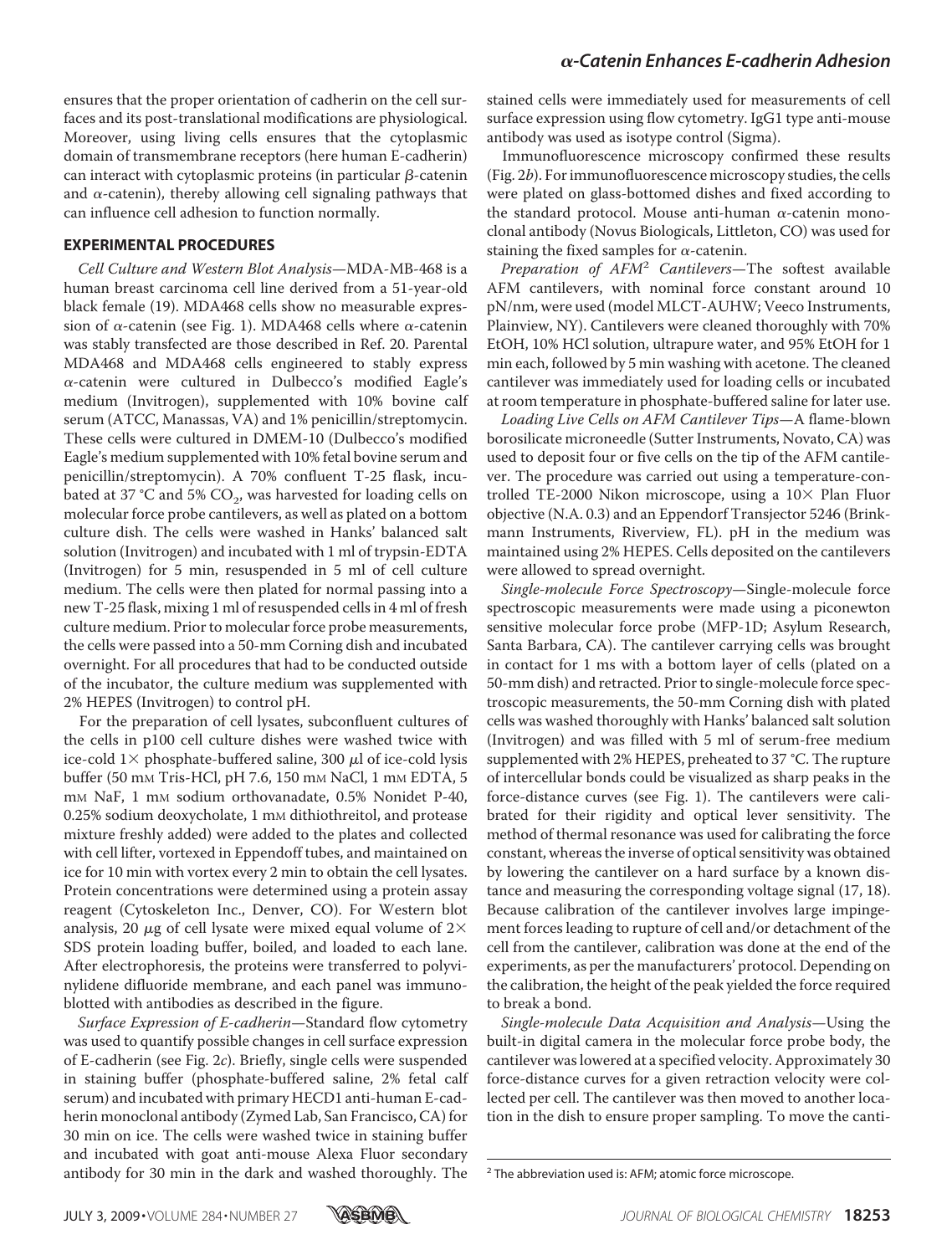lever to a new location on the plated cells, the cantilever was manually raised, and the plated cells were shifted using side screws. Data collection and analysis were conducted using Igor-Pro 4.09 software (Wavemetrics, Inc., Lake Oswego, OR). The loading rate applied on an intercellular bond was calculated as the product of the retraction velocity and the slope of the force curve immediately before bond rupture (see Fig. 1). Only the last rupture in a force-distance curve was analyzed, because the strength of the last bond could be modulated by the presence of earlier bonds. The noise in measurements was  $\leq$ 10 pN; subsequently, all ruptures smaller than the noise were disregarded. The measured ruptures were binned, using 5-pN-wide bins. The force distribution for a given velocity was fitted using Hummer and Szabo's model, and corresponding fitting parameters were obtained by the random search method (21). To evaluate the loading rate dependence of bond strengths, 100 pN/s wide bins were used below 1000 pN/s, and 1000-pN/s bins were used between 1000 pN/s and 10,000 pN/s.

Global Intercellular Adhesion Assay—A 96-well plate was used to grow cells to confluence. It was ensured that the entire well was covered with a monolayer of cells. Just prior to the assay, each well was washed thoroughly to ensure that all rounded/floating cells were removed. Cells tagged with carboxyfluorescein diacetate succinimidyl ester (Invitrogen) as per manufacturer's protocol were introduced into each well at  $10<sup>4</sup>$ cells/well. The tagged cells were allowed to adhere to the monolayer of cells in each well for 1 h, followed by inversion of the 96-well plate for 6 min, using a static adhesion chamber (Glyco-Tech, Gaithersburg, MD). The cells that fell off were allowed to settle down at the base of the inverted chamber. The base plate was then removed. Pre- and post-inversion readings of the fluorescence intensity in each well was measured using a fluorescence plate reader. The ratio of the fluorescence reading in each well after inversion to that before inversion related to the degree of cell-cell adhesion; the higher the ratio, the greater the extent of cell-cell adhesion.

Specificity of Single-molecule Force Spectroscopy Measurements—For E-cadherin function-blocking controls, plated cells were treated with HECD1 anti-human E-cadherin monoclonal antibody (Zymed Lab) at a concentration of 200  $\mu$ g/ml for 30 min at 37 °C and 5% CO $_2$ . Postincubation, 4 ml of serum-free medium was added, and the cells were immediately used for measurements.

#### **RESULTS AND DISCUSSION**

The main hypothesis of this study is that the loss of  $\alpha$ -catenin in certain human breast cancer cells causes a failure of E-cadherin molecules on the surface of these cells to form strong individual intercellular bonds. Using live cell single-molecule force spectroscopy, we probed the biomechanical and biochemical properties of individual cadherin bonds formed between two juxtaposed living parental MDA468 breast cancer cells, which lack  $\alpha$ -catenin, or MDA468 cells where  $\alpha$ -catenin is expressed (Fig. 1a).

Single cells were delicately placed and allowed to spread on the surface of soft triangular cantilevers using weakly adhesive microneedles under a light microscope (Fig.  $1b$ ). The rigidity of the cantilever (5–20 pN/nm) was measured prior to each exper-

iment to measure adhesion forces between cadherin molecules forming individual bonds on opposing cells with piconewton force resolution. The cell on the cantilever was gently brought into contact with a cell on a bottom culture dish (Fig. 1b). The repeated approach and retraction of the top cell to and from the bottom cell set at a controlled retraction velocity (either 5 or 30  $\mu$ m/s) produced force displacement spectra, which were recorded with high temporal resolution (Fig. 1c). The presence of an abrupt drop in the spectrum indicated the rupture of an intercellular bond between the top and bottom cells (Fig. 1c, arrows). Fig. 1c shows typical features exhibited by force displacement curves, including the rupture of no intercellular bond, one bond, and more than one bond during the retraction of the top cell from the bottom cell. The height of the force drop is the tensile strength of the bond that was formed upon cell contact, and the product of the retraction velocity by the slope of the force spectrum just prior to bond rupture is the loading rate applied to that bond (Fig. 1c).

The time of contact (typically 1 ms) and impingement force (200–500 pN) were adjusted to allow for only very few successful binding interactions to occur between E-cadherin molecules on the surfaces of adjacent cells. These conditions allowed us to target  $\sim$ 28% of force-distance spectra displaying at least one bond rupture event (Fig. 1d). In these conditions, the probabilities of forming a single adhesive bond, two bonds, and three bonds upon cell-cell contact are 85, 12, and  $\leq$ 2%, respectively (22).

MDA468 cancer cells express a wide range of adhesion molecules on their surface, including integrin, epithelial cell adhesion molecule (C-CAM), and E-cadherin. To ensure that our measurements of intercellular adhesion are mainly due to Ca<sup>2+</sup>-activated E-cadherin, cells were either treated with chelating molecule EDTA or treated with a specific anti-E-cadherin function-blocking monoclonal antibody. In both cases, the probability of interactions between cancer cells was reduced to background levels (Fig. 1d). These levels of interactions are comparable with those between a bare cantilever (no cell present) and cells on the bottom dish (data not shown). These results indicate that our single-molecule force spectroscopy measurements are specific and that binding interactions between individual cancer cells are dominated by homotypic E-cadherin interactions.

We developed a cell line stably expressing  $\alpha$ -catenin based on the parental MDA468 cell line (Fig. 2). Notably, immunoprecipitation and Western blot analysis (Fig.  $2a$ ), immunofluorescence microscopy (Fig. 2b), and flow cytometry (Fig. 2c) suggested that MDA468 parental cells and  $\alpha$ -catenin-positive cells showed the same levels of expression of E-cadherin. A simple global cell adhesion assay (see "Experimental Procedures") showed that global intercellular adhesion (as opposed to singlemolecule level adhesion) was significantly increased in  $\alpha$ -catenin-expressing MDA468 cells compared with  $\alpha$ -catenin-lacking MDA468 cells (Fig. 1e). Because levels of surface expression of E-cadherin were similar (Fig. 2), this result suggests that that the lower cell-cell adhesion for MDA468 cells is caused by the absence of  $\alpha$ -catenin.

We sought to determine whether this loss of global intercellular adhesion was due to an increased adhesion strength of

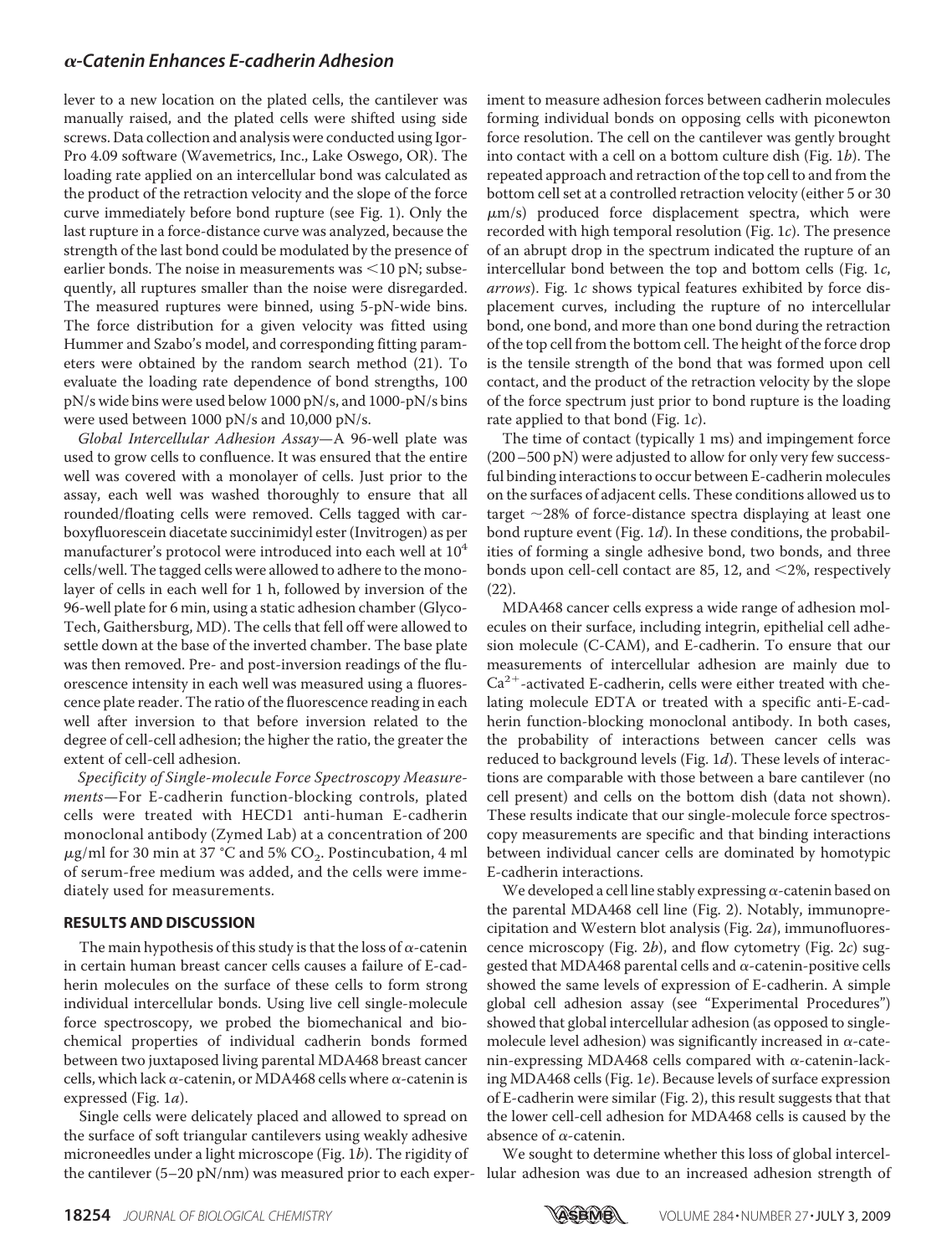

**between live human cancer cells.** *a*, schematic of homotypic interactions of E-cadherin (*E-cadh*) pairs on either juxtaposed MDA468 cells that lacked  $\alpha$ -catenin ( $\alpha$ -cat) or juxtaposed MDA468 cells where  $\alpha$ -catenin was expressed. b, schematic of the instrument used to probe E-cadherin-mediated interactions between a cell placed on a soft calibrated cantilever and a cell adherent to a bottom culture dish. *Inset*, a bond is formed between cadherin pairs on adjacent cells. *c*, when the cantilever is retracted at a controlled velocity, force displacement spectra are recorded with high force and temporal resolutions. The *arrows* indicate abrupt drops in force corresponding to the rupture of intercellular cadherin bonds that had been formed upon controlled contact between the two cells. d, probability of successful bond formation between parental MDA468 cells (first bar), a-catenin-expressing MDA468 cells (second bar), a-cateninexpressing MDA468 cells in the presence of the actin depolymerizing drug latrunculin B (*third bar*), MDA468 cells and  $\alpha$ -catenin-expressing MDA468 cells (*fourth bar*), MDA468 cells in the presence of EDTA (*fifth bar*), and MDA468 cells in the presence of anti-E-cadherin antibody (*sixth bar*). *e*, global intercellular adhesion between MDA468 cells (*first bar*), a-catenin-expressing MDA468 cells (*second bar*), a-catenin-expressing MDA468 cells in the presence of latrunculin B (*third bar*), MDA468 cells and  $\alpha$ -catenin-expressing MDA468 cells (*fourth bar*), MDA468 cells in the absence of EDTA (*fifth bar*), and  $\alpha$ -catenin-expressing MDA468 cells in the presence of EDTA (*sixth bar*).

individual intercellular E-cadherin/E-cadherin bonds. Using single-molecule force spectroscopy (17), we characterized the force required to rupture individual E-cadherin/E-cadherin bonds (also called the tensile strength or de-adhesion force of the bond) as a function of the loading rate on the bonds (Fig. 3a). We found that the mean tensile strengths of homotypic E-cadherin/E-cadherin bonds between parental cells and between  $\alpha$ -catenin-expressing cells increased both logarithmically with loading rate. Such a micromechanical response is observed for a wide range of ligand-receptor pairs, including P-selectin-CD44 (23), selectin-PSGL-1 (24), N-cadherin/Ncadherin (18), and VE-cadherin/VE-cadherin bonds (25).

Importantly, the mean tensile strength of E-cadherin/Ecadherin bonds between parental cells was significantly lower than the tensile strength of E-cadherin/E-cadherin bonds between  $\alpha$ -catenin-expressing cells over a wide range of loading rates (Fig. 3,  $a$  and  $b$ ). Because rupture forces are distributed (see Fig. 5), we also compared the most probable bond rupture forces at given loading rates and found similar trends (Fig. 3,  $b$  and  $c$ ) (26). Therefore, forced expression of  $\alpha$ -catenin greatly increases the strength of single E-cadherin adhesion bonds.

From fits of the mean bond strength *versus* loading rate using Bell model analysis (24, 27), we extracted the unstressed dissociation rate,  $k_{off}^{\circ}$  and the reactive compliance,  $x_{\beta}$ , of single E-cadherin/E-cadherin bonds between parental breast cancer cells and E-cadherin/E-cadherin bonds between  $\alpha$ -catenin-expressing cells, respectively (Fig. 4, a and b). The unstressed dissociation rate describes the rate at which spontaneous unbinding between cadherin molecules on opposing cells occurs; the reactive compliance describes the effective molecule length over which cadherin molecules on opposing cells disengage from each other upon unbinding. We found that the absence of  $\alpha$ -catenin in parental cells caused a significant increase in the unstressed dissociation rate (Fig. 4b). Accordingly, the unstressed bond lifetime,  $1/k_{\text{off}}^{\text{o}}$  was increased 7-fold for cells expressing  $\alpha$ -catenin (Fig. 4c). These

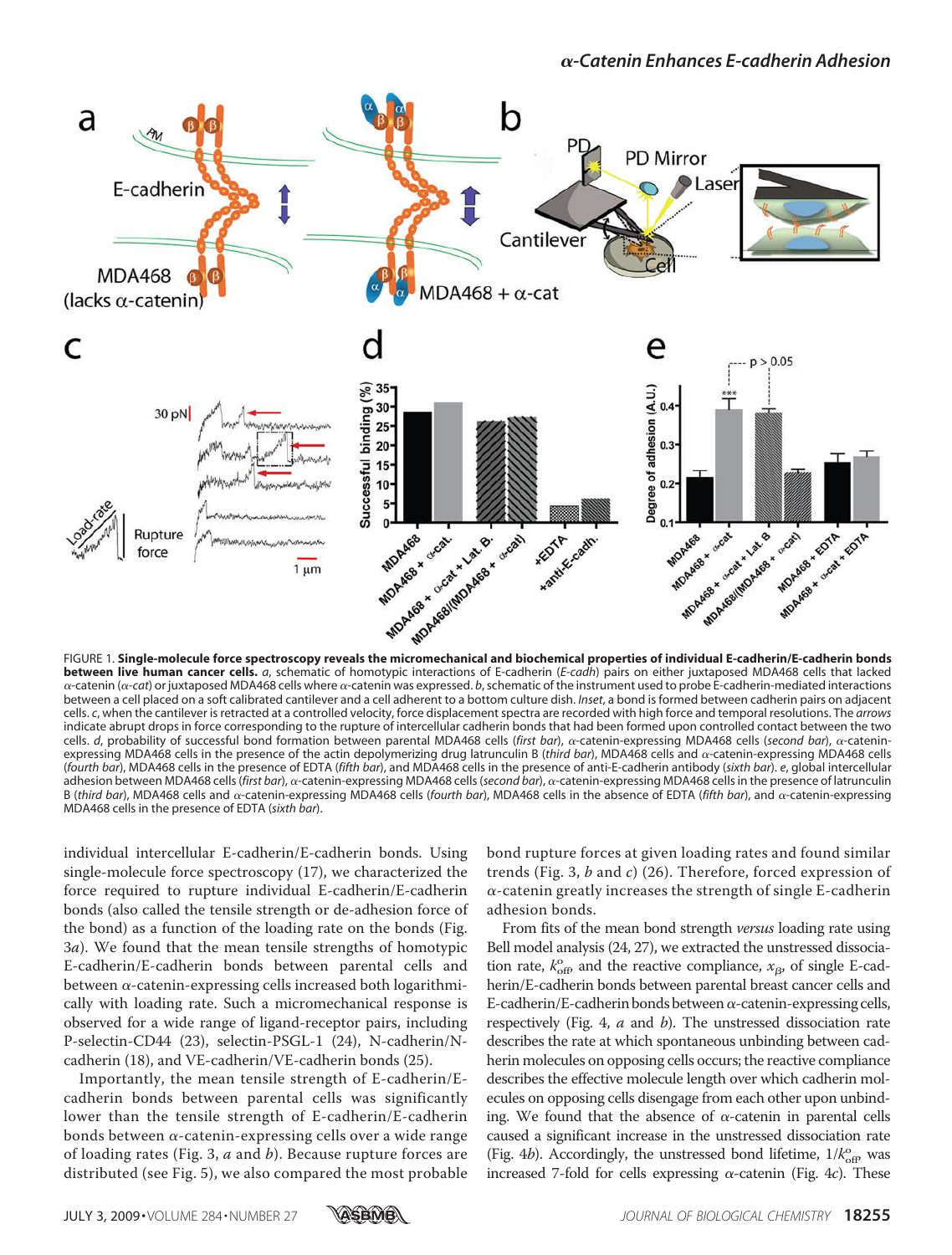

FIGURE 2. **Western blot, immunofluorescence microscopy, and flow cytometry analysis of E-cadherin expression.** *a*, immunoprecipitation and Western blot analysis of expression of E-cadherin, β-catenin, and α-catenin in MDA468 and α-catenin-expressing MDA468 cells. *b*, immunofluorescence microscopy of  $\alpha$ -catenin and E-cadherin in parental MDA468 cells and MDA468 cells expressing  $\alpha$ -catenin. *a* and *b* show that parental MDA468 cells lack  $\alpha$ -catenin and that the levels of expression of E-cadherin and  $\beta$ -catenin are not significantly changed by the forced expression of  $\alpha$ -catenin in MDA468 cells.  $c$ , flow cytometry analysis of the levels of expression of E-cadherin on the surface of MDA468 cells and that of MDA468 cells expressing  $\alpha$ -catenin. The location of maxima as well as the geometric means for the experiments were nearly identical, signifying quantitatively similar surface expression levels of E-cadherin.

results suggest that the loss of  $\alpha$ -catenin in cancer cells resulted in much shorter lived cadherin bonds between cells.

The reactive compliance of individual E-cadherin/E-cadherin bonds was also different: 0.76 nm versus 0.51 nm for MDA468 cells and  $\alpha$ -catenin-expressing MDA468 cells, respectively (Fig. 4d). A higher reactive compliance indicates E-cadherin/E-cadherin bonds between cancer cells that lack  $\alpha$ -catenin are more prone to rupture than the same cells where  $\alpha$ -catenin is expressed.

We note that bond lifetimes determined by fitting force spectra to Bell's model have values that can be at variance with values obtained by direct measurements of bond lifetimes (28). Although this discrepancy can be attributed to the difference in model systems used (live cell in our case compared with purified proteins), this difference in absolute values does not alter our main conclusions regarding the role played by  $\alpha$ -catenin in cell-cell adhesion.

The forces required to rupture individual E-cadherin/E-cadherin bonds were distributed (Fig. 5,  $a$  and  $b$ ). For a given retraction velocity, the distribution of bond forces can be fitted using the Bell model (24, 27). We found excellent agreement between measured and theoretical force distributions for both parental cells and  $\alpha$ -catenin-expressing cells (Fig. 5,  $\alpha$  and  $\beta$ ). Because the Evans-Ritchie model assumes a single dissociation rate and a single reactive compliance, this agreement indicates that indeed one type of adhesive bonds dominates intercellular interactions between MDA468 cells and  $\alpha$ -catenin MDA468 cells (confirming results in Fig. 1d) and that other adhesion molecules, such as integrin and C-CAM, contribute little to intercellular adhesion at least at short contact times.

Using the recent analysis of single-molecule force spectroscopy data by Dudko et al. (21), we extracted the effective energy of interaction,  $E_{\rm a}$ , of individual intercellular E-cadherin/E-cadherin bonds from the theoretical fits of force distributions (Fig. 5,  $a$  and  $b$ ). We found that the relative depth of the energy barrier for the rupture of individual E-cadherin/E-cadherin bonds between  $\alpha$ -catenin-expressing cells was significantly deeper than for E-cadherin/E-cadherin bonds between parental cells, which lack  $\alpha$ -catenin (Fig. 5, c and d). This result indicates that intracellular protein  $\alpha$ -catenin greatly stabilizes extracellular E-cadherin/E-cadherin bonds against tensile forces. The energy profile of single intercellular E-cadherin/Ecadherin bond can be approximated by the harmonic energy potential  $E_a \approx (k_m x^{*2})/2$ , which defines an effective molecular stiffness  $k_m$  for the E-cadherin/E-cadherin bond and the width of the energy barrier,  $x^*$  (Figs. 5,  $d$  and  $e$ , and 6). We found that the molecular stiffness of E-cadherin intercellular bonds was much higher, and the energy barrier was much narrower and deeper in cells expressing  $\alpha$ -catenin than in parental cells lacking  $\alpha$ -catenin (Figs. 5e and 6). These results suggest that the conformation of individual E-cadherin/E-cadherin is significantly more rigid in cells expressing  $\alpha$ -catenin and that  $\alpha$ -catenin provides individual E-cadherin/E-cadherin bonds with additional stability against tensile forces.

To examine the potential role played by the actin cytoskeleton on E-cadherin/E-cadherin bond strength, we conducted single-molecule measurements using  $\alpha$ -catenin-expressing cells treated with F-actin-depolymerizing drug latrunculin B (concentration, 80 nm)  $(29)$ . The mean bond strength was found to be only marginally decreased ( $p = 0.03$ ) compared with the same cells in the absence of latrunculin B treatment (Fig.  $2d$ ). This slight difference may be explained by the softening of the cytoplasm of latrunculin B-treated cells (29, 30). More importantly, the mean bond strength remained significantly higher ( $p < 0.001$ ) than the bond strength measured for  $\alpha$ -catenin null cells. The corresponding global adhesion assay for latrunculin B-treated  $\alpha$ -catenin-expressing cells reinforced the finding from our single-molecule experiments that the actin cytoskeleton does not affect the binding strength of E-cadherins between cells (Fig. 1e).

We further examined the influence of  $\alpha$ -catenin on E-cadherin/E-cadherin bond strength by conducting single-molecule measurements between unlike top and bottom cells. Cells expressing  $\alpha$ -catenin were plated as monolayer, and an AFM cantilever loaded with an  $\alpha$ -catenin null cell was brought in contact for a short duration ( $\sim$ 1 ms). The corresponding

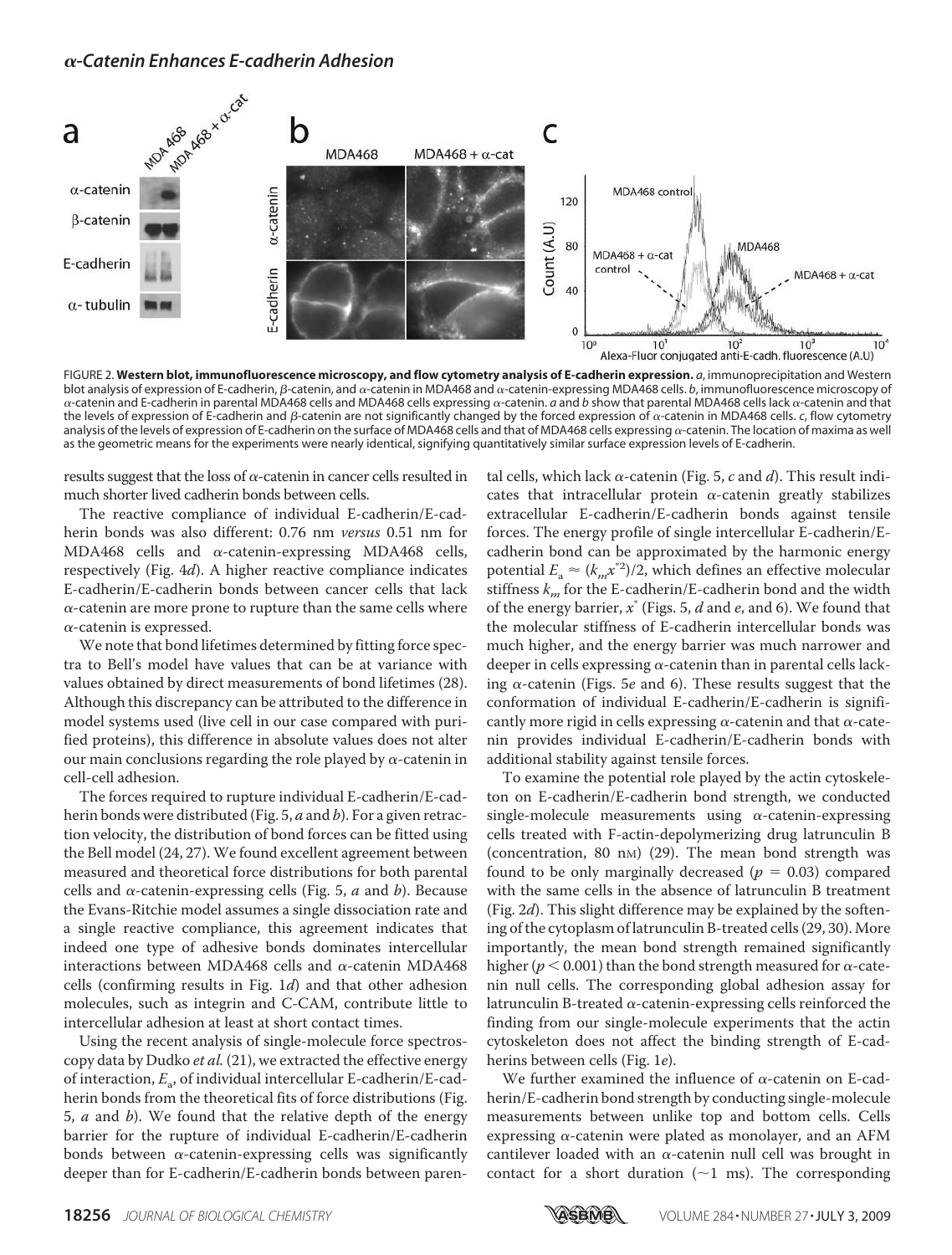

lular E-cadherin/E-cadherin bonds as a function of loading rate for MDA468 cells that lack α-catenin (*lower curve*) and α-catenin-expressing MDA468 cells (*top curve*). *b* and *c*, averaged and most probable bond rupture forces at binned loading rates of 300 pN/s (*b*) and 1000 pN/s (*c*) for MDA468 cells and  $\alpha$ -cateninexpressing MDA468 cells. *d*, averaged tensile strength of single intercellular E-cadherin/E-cadherin bonds between α-catenin-expressing MDA468 cells (first bar), MDA468 cells (*second bar*), MDA468 cells and  $\alpha$ -catenin-expressing MDA468 cells (*third bar*), and  $\alpha$ -catenin-expressing MDA468 cells in the presence of latrunculin B (*fourth bar*).



**ciation rate of E-cadherin intercellular bond.** Shown are the reactive compliance, *x<sub>B</sub>* (*a*), unstressed dissociation rate,  $k_{\rm off}^{\rm o}$  (b), and unstressed bond lifetime,  $\tau=1/k_{\rm off}^{\rm o}$  (c) of individual E-cadherin/E-cadherin bonds for MDA468 cells and  $\alpha$ -catenin-expressing MDA468 cells.

mean E-cadherin/E-cadherin bond strength was closer to the strength of a bond between two  $\alpha$ -catenin null cells than the strength of a bond between two cells expressing  $\alpha$ -catenin (Fig. 3*d*). The corresponding global adhesion assay confirmed this finding (Fig. 1e). These results suggest that the absence of  $\alpha$ -catenin causes a dominant negative effect on both global cell-cell adhesion and E-cadherin-mediated single intercellular adhesion bond strength.

The loss of E-cadherin expression is a common feature of tumor progression and metastasis in cancers of epithelial origin (31). This is presumably because E-cadherin down-regulation reduces the global

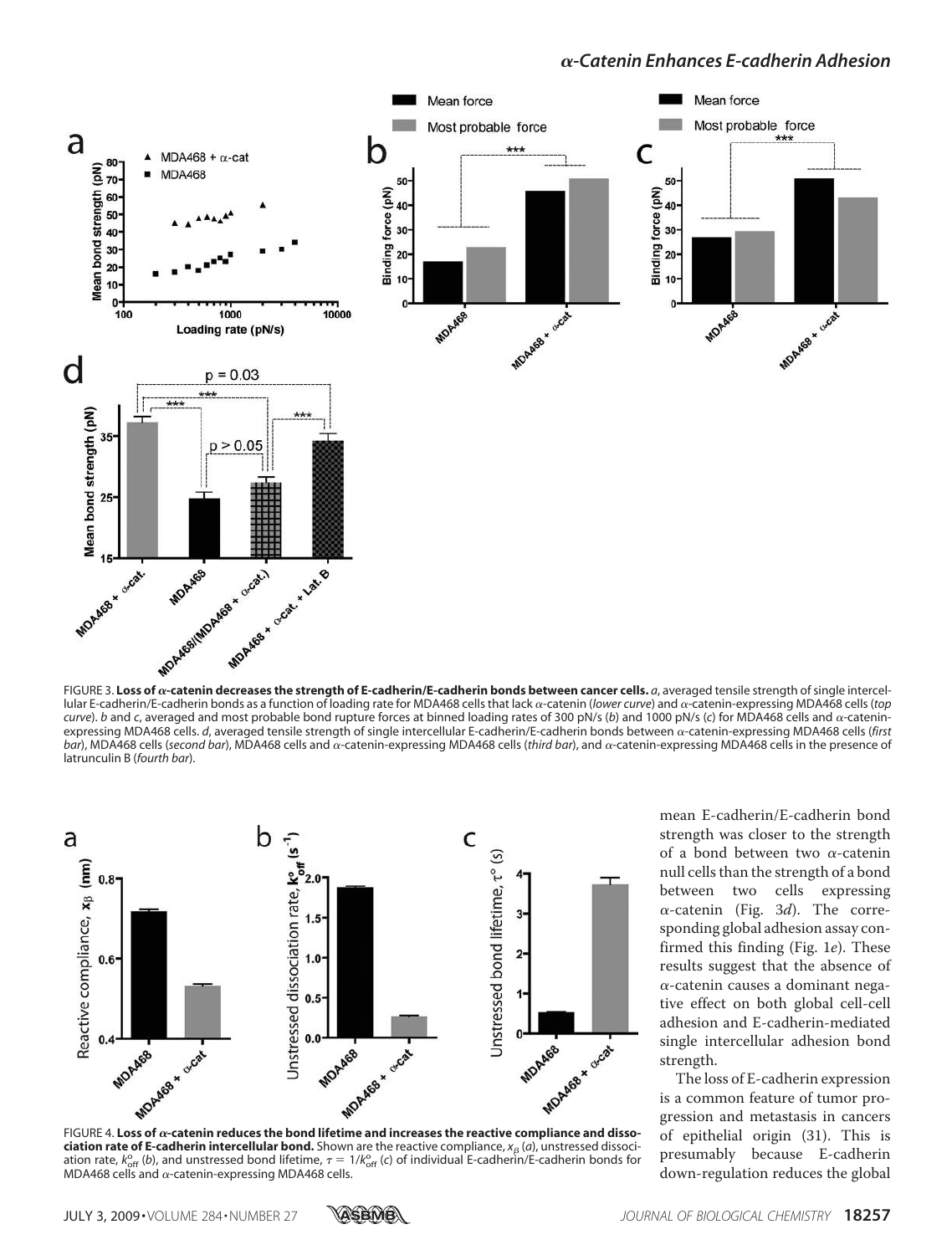

bond rupture forces for MDA468 cells (*a*) and α-catenin-expressing MDA468 cells (*b*). Retraction velocity, 30 m/s. *c* and *d*, relative depth (*d*) and width (*d*) of the energy barrier for the dissociation of single E-cadherin/E-cadherin bonds between MDA468 cells (*left bars*) and between  $\alpha$ -catenin-expressing MDA468 cells (*right bars*). *e*, molecular stiffness, *km*, of single E-cadherin/E-cadherin bonds between MDA468 cells (*left bar*) and between  $\alpha$ -catenin-expressing MDA468 cells (*right bar*).



FIGURE 6. **Loss of**  $\alpha$ **-catenin in MDA468 human breast cancer cells causes destabilization of the E-cadherin/E-cadherin bond against tensile forces.** Schematic of the energy profiles describing E-cadherin/Ecadherin bonds between parental MDA468 cells, which lack  $\alpha$ -catenin, and MDA468 cells where  $\alpha$ -catenin was expressed.  $E_{\rm a}$  is the relative depth of the energy well, and x<sup>\*</sup> is its width. The molecular stiffness of the bond is related to  $\tilde{f}_{2a}$  and  $x^*$  by fitting the energy well with a harmonic potential  $a$ s  $E_a \approx (k_m x^{*2})/2$ .

strength of intercellular adhesion within a tissue, therefore enhancing cellular motility (32). Re-expression of E-cadherin reduces metastatic potential of cancer cells (31, 32). However, in many types of cancers, cell detachment from a primary tumor site and transition to metastasis strongly correlates with the loss of  $\alpha$ -catenin (4–9). Moreover, the loss of  $\alpha$ -catenin seems to be sometimes a better predictor of clinical outcome than the loss of E-cadherin (5, 9). Here we show that the loss of  $\alpha$ -catenin in human breast cancer cells plays a direct and profound role in reducing individual cadherin/cadherin binding interactions between adjoining cells. Specifically, the loss of  $\alpha$ -catenin drastically reduces the lifetime, tensile strength, and mechanical stability of single cadherin bonds between human breast cancer cells.

Our data suggest that the changes in bond strength are partly caused by a change in the configuration of E-cadherin/ E-cadherin bonds mediated by the loss of  $\alpha$ -catenin. Indeed, the absence of  $\alpha$ -catenin in MDA468  $cells$  reduces  $\geq 3$ -fold the flexural rigidity of single E-cadherin/E-cadherin bonds (measured by  $k_m$ ) compared with  $\alpha$ -catenin-expressing MDA468 cells.

A mechanism that could explain the  $\alpha$ -catenin-dependent strength of individual E-cadherin/E-cadherin bonds between adjacent cells is that the presence of  $\alpha$ -catenin in the adhesion molecular-complex might induce clustering of E-cadherins caused by the dimerization of  $\alpha$ -catenins bound to adjacent Ecadherin- $\beta$ -catenin/ $\alpha$ -catenin complexes. Although our data cannot per se test this hypothesis directly,

we must note that such a mechanism seems improbable based on previously reported binding screen studies. Using chimeric proteins, it has been shown that the dimerization site of  $\alpha$ -catenin overlaps with its  $\beta$ -catenin-binding site (33). In other words,  $\alpha$ -catenin cannot simultaneously bind β-catenin and form a dimer with another  $\alpha$ -catenin bound to an adjacent E-cadherin-β-catenin complex. Binding to β-catenin disrupts the dimerization of α-catenin. In light of these results, it seems improbable that the observed enhanced bond strength of E-cadherin/E-cadherin bonds in  $\alpha$ -catenin-expressing cells is due to the dimerization of  $\alpha$ -catenin across the cytoplasmic domains of E-cadherin. Nevertheless, more studies need to be conducted to further test this hypothesis.

Together our results suggest the loss of intercellular adhesion commonly observed in solid tumors of epithelial origin (31, 32) may stem not only from the loss of global cell adhesion through down-regulation of E-cadherin (and ensuing reduced cadherin-mediated intercellular avidity) but also the reduction of intercellular cadherin bond strength induced by the loss of  $\alpha$ -catenin. We also show that the forced expression of  $\alpha$ -catenin in human breast cancer cells can restore both higher intercellular avidity and intercellular bond strength of E-cadherin, which suggests an alternative strategy to stop or slow down the metastatic phenotype.